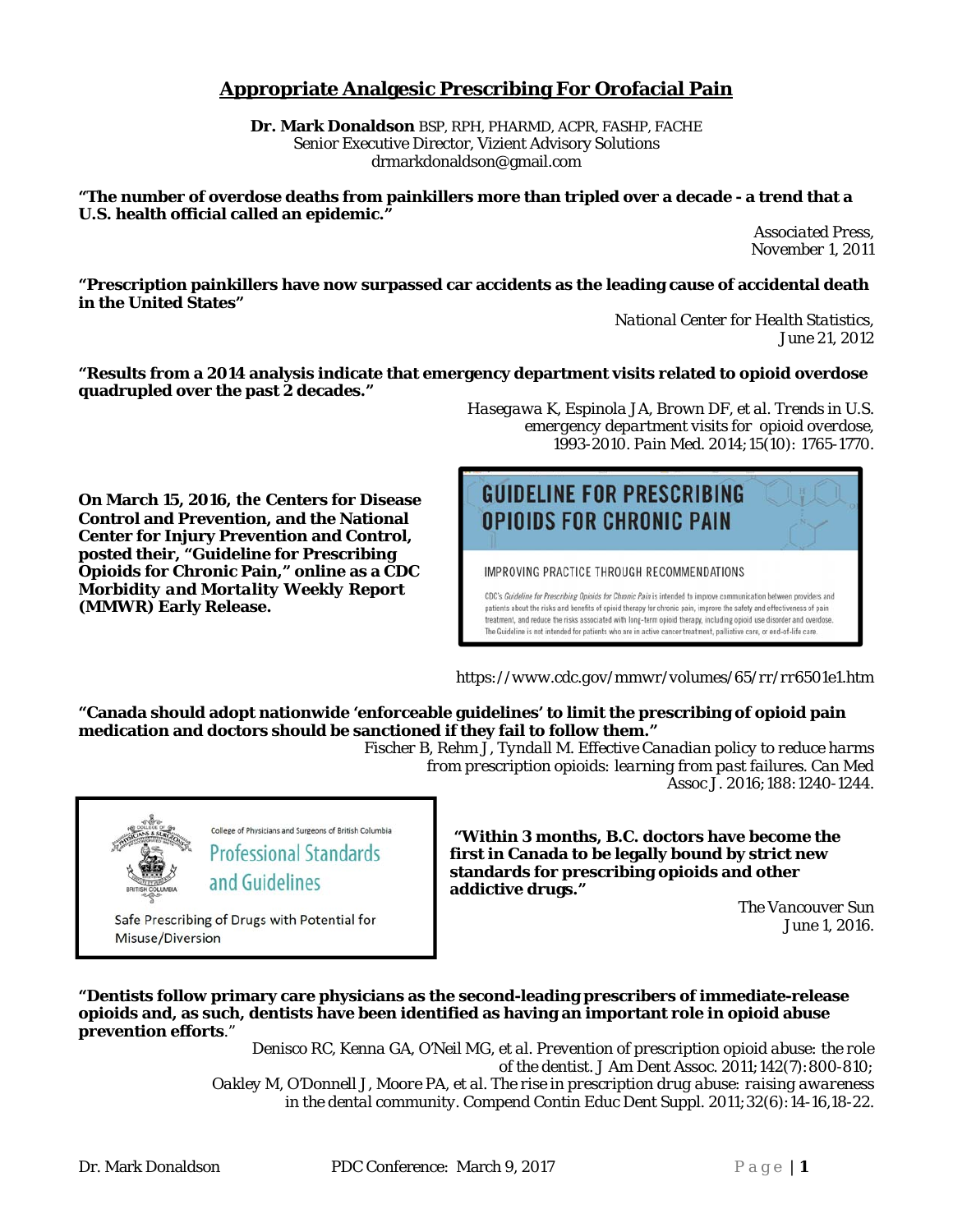"Consistent with best-practice recommendations, opioids should be reserved for only a minority of cases of moderate to severe postoperative pain in which all other management options have been exhausted."

> McCauley JL, et al. Dental opioid prescribing and multiple opioid prescriptions among dental patients. J Am Dent Assoc. 2017;147(7): 537-44.

# **ACCORDING TO THE CDC OPIOID-PRESCRIBING GUIDELINES**

- LONG-TERM OPIOID USE OFTEN BEGINS WITH TREATMENT OF ACUTE PAIN.

- WHEN OPIOIDS ARE USED FOR ACUTE PAIN, CLINICIANS SHOULD PRESCRIBE THE LOWEST EFFECTIVE DOSE OF IMMEDIATE-RELEASE OPIOIDS AND SHOULD PRESCRIBE NO GREATER QUANTITY THAN NEEDED FOR THE EXPECTED DURATION OF PAIN SEVERE ENOUGH TO REQUIRE OPIOIDS.

- THREE DAYS OR LESS WILL OFTEN BE SUFFICIENT

"An average of 20 doses of an opioid analgesic (commonly hydrocodone or oxycodone) are prescribed post-procedure and most dentists expect patients to have leftover analgesics."

Cairns BE, et al. The use of opioid analgesics in the management of acute and chronic orofacial pain in Canada: the need for further research. J Can Dent Assoc. 2014:80:e49.

This is the new, "War on Drugs."

#### Acetaminophen

- Comparable to ASA and NSAIDs in analgesic & antipyretic activity

- Weak anti-inflammatory activity
- Minimal antiplatelet effect
- Minimal injury to gastric mucosa
- Dose 325mg to 1000mg TID or QID

- Maximum dose is 4.0 grams daily to  $\downarrow$  hepatotoxicity; increased danger of hepatotoxicity with chronic alcohol consumption (max:  $2g/day$ )

Cooper SA, Engel J, Ladov M, Precheur H, Rosenheck A, Rauch D.Analgesic efficacy of an ibuprofen-codeine combination. Pharmacotherapy. 1982 May- $Jun:2(3):162-7.$ 



#### "NSAIDs should be considered as the drugs of choice to alleviate or minimize pain of endodontic origin. In situations in which NSAIDs alone are not effective, the combination of a NSAID with acetaminophen is recommended."

Aminoshariae A, Kulild JC, Donaldson M, Hersh EV. Evidence-based recommendations for analgesic efficacy to treat pain of endodontic origin: A systematic review of randomized controlled trials. J Am Dent Assoc. 2016:147(10):826-39.

### **Nonsteroidal Antiinflammatory Drugs (NSAIDs)**

- Prostaglandins generated during tissue damage direct some actions of inflammation:

- fever
- pain
- vasodilation

- Inhibiting prostaglandin synthesis leads to a decrease in this response

#### The use of NSAIDs may be considered relatively safe when prescribed at the most effective dose and for the shortest duration of time, which was defined as 10 days or fewer.

Aminoshariae A, Kulild JC, Donaldson M. Short-term use of nonsteroidal anti-inflammatory drugs and adverse effects: An updated systematic review. J Am Dent Assoc. 2016;147(2):98-110.

PDC Conference: March 9, 2017